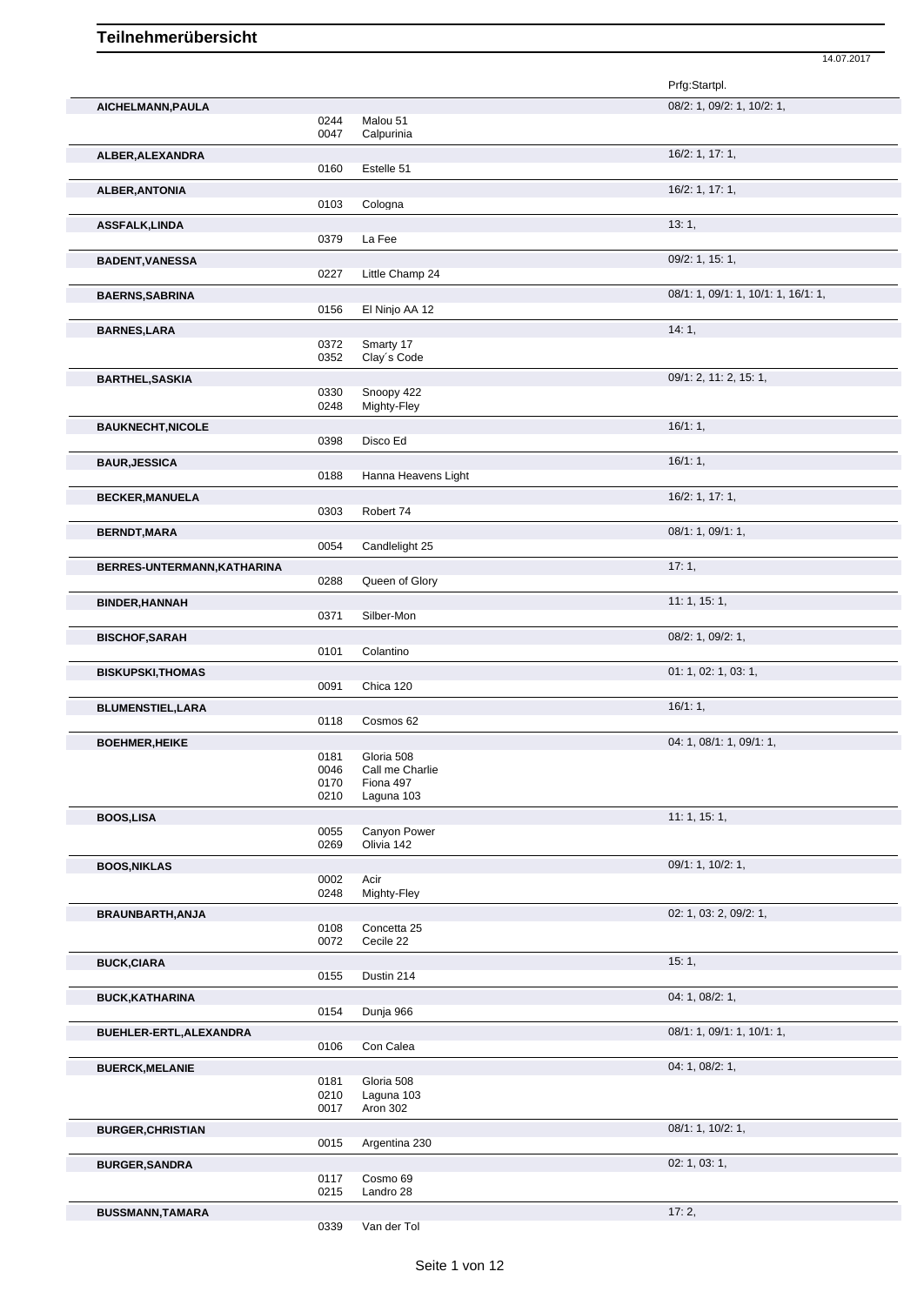|                               |              |                                   | Prfg:Startpl.                      |
|-------------------------------|--------------|-----------------------------------|------------------------------------|
|                               | 0018         | Asahi San                         |                                    |
|                               | 0183         | Granada 312                       |                                    |
| CONFORTI, JANA                |              |                                   | 14:1,                              |
|                               | 0364         | Merle 27                          |                                    |
|                               |              |                                   | 01: 1, 04: 1,                      |
| <b>CULUM, ANESSA</b>          | 0402         | La Cassin 2                       |                                    |
|                               |              |                                   |                                    |
| DEGENHARD, RAMONA             |              |                                   | 06: 1, 09/1: 1,                    |
|                               | 0172         | Flubber 4                         |                                    |
| DIETZE, ENYA                  |              |                                   | 01: 1, 02: 1, 03: 1, 04: 1, 05: 1, |
|                               | 0328         | Sirius 232                        |                                    |
| DIEZ, LEONIE                  |              |                                   | 12: 1, 14: 1, 15: 1,               |
|                               | 0267         | Offem Theseus                     |                                    |
| DJORDJEVIC, ANGELINA          |              |                                   | 11: 1, 12: 1,                      |
|                               | 0351         | Cedrik K                          |                                    |
|                               |              |                                   | 11: 1, 15: 1,                      |
| EBERT, JULIA                  | 0384         | Ambitious Amy                     |                                    |
|                               |              |                                   |                                    |
| EBRAHIMI, CHIARA              |              |                                   | 11: 1, 15: 1, 16/1: 1,             |
|                               | 0187         | Habanero 20                       |                                    |
| <b>ECKERLE, SMILLA</b>        |              |                                   | 16/1: 1, 17: 1,                    |
|                               | 0228         | Little Oginion                    |                                    |
| <b>EGGENSBERGER, MICHELLE</b> |              |                                   | 12: 1, 14: 1, 15: 1,               |
|                               | 0370         | Shamaal                           |                                    |
|                               | 0369         | Saltan                            |                                    |
| <b>EHMANN, SABINE</b>         |              |                                   | 16/2:1,                            |
|                               | 0157         | Elaine B                          |                                    |
| <b>EICHNER DR., CHRISTINA</b> |              |                                   | 03: 1, 04: 1, 08/1: 1, 09/1: 1,    |
|                               | 0052         | Campino 553                       |                                    |
|                               |              |                                   | 08/2: 2, 09/2: 1,                  |
| <b>EISELE, MONIKA</b>         | 0229         | Little-Jumper E                   |                                    |
|                               | 0224         | Leviathan 21                      |                                    |
|                               | 0178         | Gaston 196                        |                                    |
|                               | 0241         | Lyvinia 2                         |                                    |
|                               | 0067         | Cassiago                          |                                    |
| EISELE, SOPHIA                |              |                                   | 15: 2, 16/1: 1,                    |
|                               | 0305         | Ronja 1892                        |                                    |
|                               | 0166         | Ferriano 2                        |                                    |
| EISENHARDT, ROY               |              |                                   | 04: 1, 05: 1,                      |
|                               | 0176         | Galdina 2                         |                                    |
|                               | 0265         | Obora's All Night                 |                                    |
|                               | 0099         | <b>Coco 254</b>                   |                                    |
| EK, YLVA                      |              |                                   | 08/1: 1, 10/2: 1,                  |
|                               | 0093         | Cicero 126                        |                                    |
| ELFLEIN-MAELICKE, VERONIKA    |              |                                   | 03: 1, 04: 1,                      |
|                               | 0344         | Wico 41                           |                                    |
|                               | 0230         | Livigno 24                        |                                    |
| <b>EMMENECKER, KRISTINA</b>   |              |                                   | 08/2:2,                            |
|                               | 0265         | Obora's All Night                 |                                    |
|                               | 0099         | Coco 254                          |                                    |
| <b>ENDRES, MYRIAM</b>         |              |                                   | 15: 1, 16/1: 1,                    |
|                               | 0009         | Amade 4                           |                                    |
| <b>ERATH, JOHANNES</b>        |              |                                   | 08/1: 1, 10/1: 1,                  |
|                               | 0026         | Aurelio 17                        |                                    |
| FEDERER, FABIENNE             |              |                                   | 11: 1, 12: 1,                      |
|                               | 0043         | Cadman 2                          |                                    |
|                               |              |                                   |                                    |
| FERNANDEZ, CAROLINA           |              |                                   | 11:1,                              |
|                               | 0017         | Aron 302                          |                                    |
| FEUCHT, PIA-MARIE             |              |                                   | 14: 1, 15: 1,                      |
|                               | 0022         | Asti 72                           |                                    |
|                               | 0174<br>0038 | French Lady 4<br>C'est la vie 148 |                                    |
|                               |              |                                   |                                    |
| <b>FEZER, ANIKA</b>           |              |                                   | 09/1: 2, 10/1: 2, 11: 2,           |
|                               | 0057<br>0147 | Capote 2<br>Diucord W             |                                    |
|                               |              |                                   |                                    |
| <b>FINKBEINER, ANNA</b>       |              |                                   | 11: 1, 15: 1,                      |
|                               | 0075<br>0196 | Cerino<br>Ivan Hoe 3              |                                    |
|                               |              |                                   |                                    |
|                               |              |                                   |                                    |
| <b>FINKBEINER, PHILIPP</b>    | 0075         | Cerino                            | 09/1: 1, 11: 1,                    |

14.07.2017

Cerino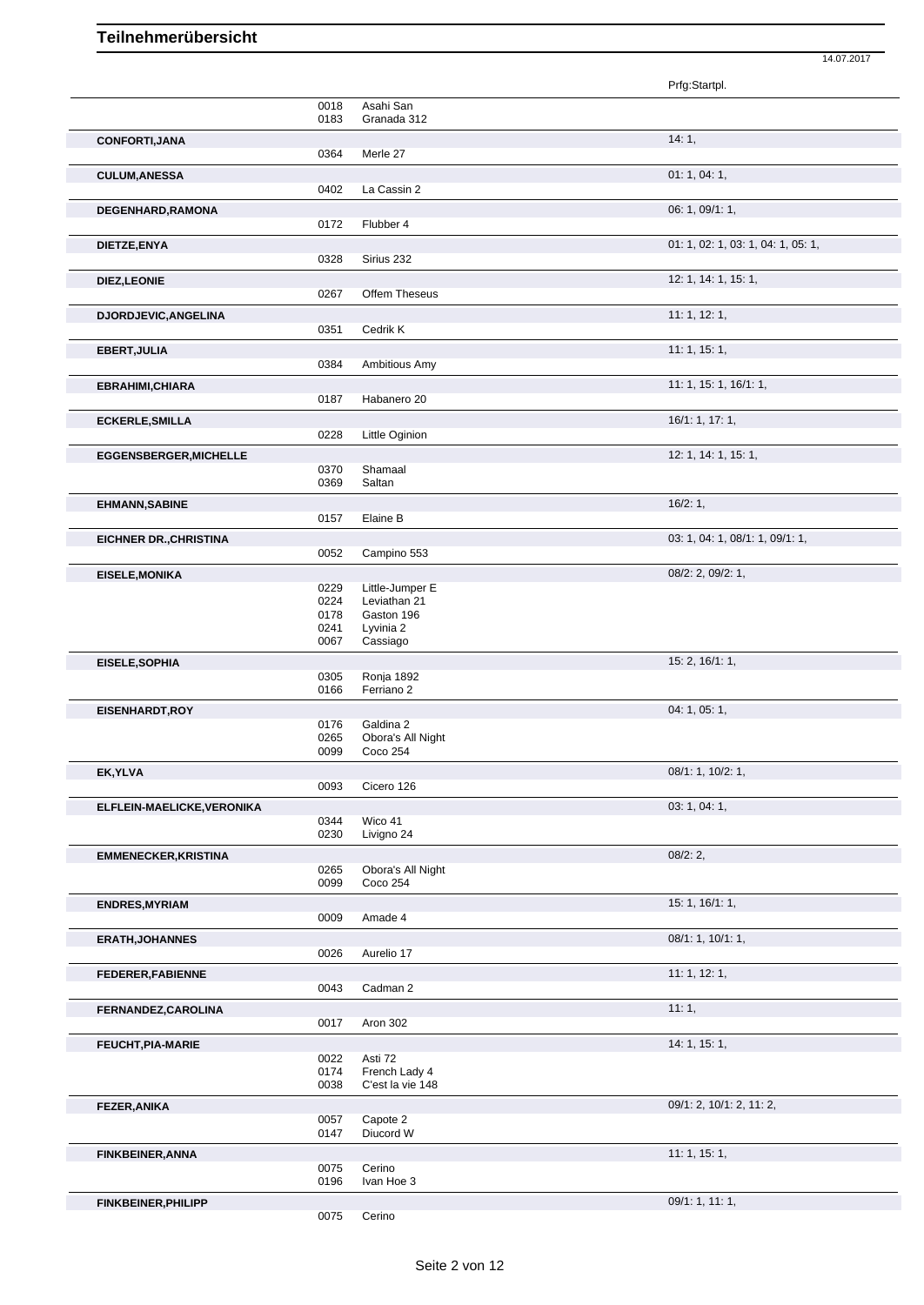|                              |              |                           | Prfg:Startpl.                       |
|------------------------------|--------------|---------------------------|-------------------------------------|
|                              | 0196         | Ivan Hoe 3                |                                     |
| <b>FOERSTER, SASKIA</b>      |              |                           | 09/1: 1, 10/1: 1,                   |
|                              | 0028         | Beauty 575                |                                     |
| <b>FORSTER, BIANCA</b>       |              |                           | 04: 1, 08/1: 2, 09/2: 2, 10/2: 1,   |
|                              | 0295         | Quinta 65                 |                                     |
|                              | 0138         | Denaro's Son              |                                     |
|                              | 0033         | Bodyguard 50              |                                     |
|                              | 0132         | Daquito                   |                                     |
| <b>FORSTER, JENNY</b>        |              |                           | 04: 1, 08/2: 2, 10/2: 2,            |
|                              | 0295         | Quinta 65                 |                                     |
|                              | 0138         | Denaro's Son              |                                     |
|                              | 0033<br>0062 | Bodyguard 50<br>Carocco 2 |                                     |
|                              | 0132         | Daquito                   |                                     |
|                              |              |                           |                                     |
| <b>FRANKE,LARS</b>           | 0218         | Laura 481                 | 03: 1, 04: 1, 08/1: 1,              |
|                              | 0170         | Fiona 497                 |                                     |
| FREY, JOHANNA                |              |                           | 16/2:1,                             |
|                              | 0167         | Fifty-Fifty 22            |                                     |
|                              |              |                           | 12:1,                               |
| <b>FRICK, VANESSA</b>        | 0357         | Jano                      |                                     |
|                              |              |                           | 16/1:2,                             |
| <b>FUERST, FABIENNE</b>      | 0246         | Mayra 9                   |                                     |
|                              | 0030         | Billy 434                 |                                     |
| GAIGALAT, TANJA              |              |                           | 16/2: 1, 17: 1,                     |
|                              | 0252         | Montand                   |                                     |
| <b>GAISER, LENA</b>          |              |                           | 04: 1, 08/2: 1, 09/2: 1,            |
|                              | 0090         | Chiara 176                |                                     |
| <b>GANTERT, KERSTIN</b>      |              |                           | 02: 1, 03: 1, 06: 1, 07: 1,         |
|                              | 0262         | New Summertime            |                                     |
|                              | 0082         | Chanel la belle           |                                     |
|                              | 0119         | Countino                  |                                     |
| <b>GASSNER, MELINA</b>       |              |                           | 11: 1, 12: 1, 15: 1,                |
|                              | 0353         | Coconut                   |                                     |
|                              | 0364         | Merle 27                  |                                     |
| <b>GEHWEILER, SELINA</b>     |              |                           | 16/2: 1, 17: 1,                     |
|                              | 0307         | Roxeanne 5                |                                     |
| <b>GESSLER, MYRJAM</b>       | 0006         | Alina 436                 | 16/2: 1, 17: 1,                     |
|                              |              |                           |                                     |
| <b>GINDELE, KERSTIN</b>      | 0247         | Meister Eder 4            | 09/2:2,                             |
|                              | 0261         | Nesquick 31               |                                     |
| GLATZ,EVA                    |              |                           | 01: 2, 02: 2, 03: 2, 04: 2, 05: 2,  |
|                              | 0116         | Cosi S                    |                                     |
|                              | 0107         | Con Pigalle               |                                     |
|                              | 0013         | Apachi 26                 |                                     |
| <b>GLATZ,LEOPOLD</b>         |              |                           | 01: 2, 02: 2, 03: 2, 04: 2, 05: 2,  |
|                              | 0061         | Carle 2                   |                                     |
|                              | 0005         | Alessandro 45             |                                     |
|                              | 0071         | Cassitano 2               |                                     |
| <b>GONSER, AMELIE</b>        |              |                           | 08/2: 1, 09/2: 2, 10/2: 1, 16/2: 2, |
|                              | 0268         | Old Cheppito              |                                     |
|                              | 0202         | Kasper xx 161             |                                     |
| <b>GRAF, CATRINA FELICIA</b> |              |                           | 09/1: 1, 11: 1,                     |
|                              | 0290         | Quiberon 10               |                                     |
| GREIS-WEHRLE, ULRIKE         |              |                           | 16/2: 1, 17: 1,                     |
|                              | 0214<br>0298 | Landos CE<br>Quinto 98    |                                     |
|                              |              |                           |                                     |
| <b>GRIESSER, RAMONA</b>      |              | Chakira 42                | 02: 1, 03: 2,                       |
|                              | 0078<br>0184 | Grand Veneur 4            |                                     |
|                              | 0323         | Siggi 51                  |                                     |
| <b>GROWE, ALICIA</b>         |              |                           | 14: 1, 15: 1,                       |
|                              | 0316         | Sekima G                  |                                     |
|                              |              |                           | 17:1,                               |
| GRUNDLER, FRANZISKA          | 0308         | Royal Art                 |                                     |
|                              | 0310         | San Art                   |                                     |
|                              | 0029         | Bel Art                   |                                     |
| <b>HAASE, MONIQUE</b>        |              |                           | 08/2: 1, 09/2: 2, 10/2: 2,          |
|                              | 0024         | Atlanta 463               |                                     |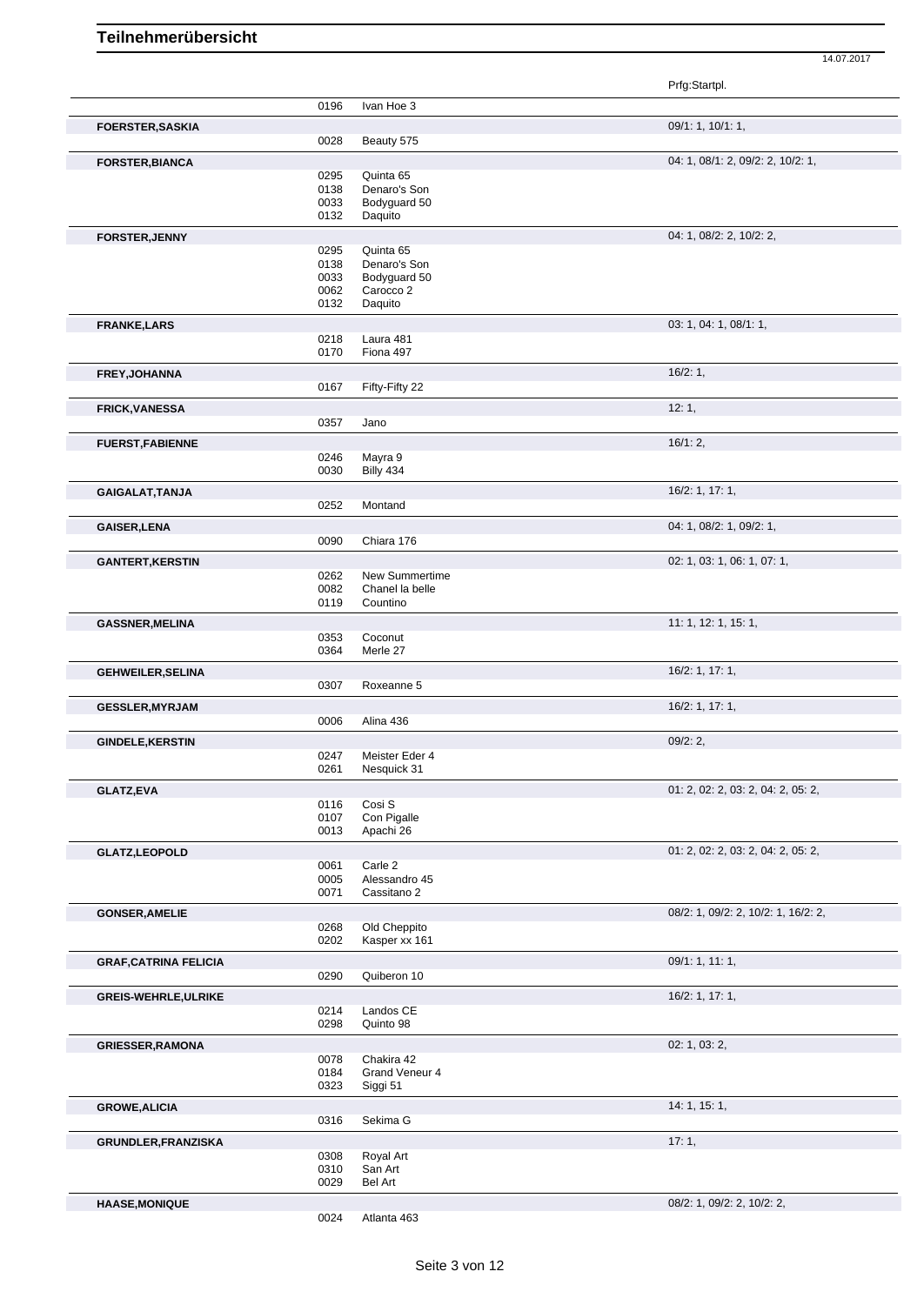|                              |              |                             | Prfg:Startpl.                             |
|------------------------------|--------------|-----------------------------|-------------------------------------------|
|                              | 0185         | Gucci Sandro                |                                           |
| <b>HABISREUTINGER, ANNE</b>  |              |                             | 13: 1, 14: 1,                             |
|                              | 0201         | Karlsson 20                 |                                           |
|                              | 0250         | Mojo 5                      |                                           |
| <b>HABISREUTINGER, FELIX</b> |              |                             | 04: 2, 05: 1, 08/1: 1,                    |
|                              | 0338         | Thiago 2                    |                                           |
|                              | 0192         | Horatio d'Aliso             |                                           |
| <b>HABISREUTINGER, LENA</b>  |              |                             | 11: 1, 12: 1, 14: 1, 15: 1,               |
|                              | 0201         | Karlsson 20                 |                                           |
|                              | 0011         | Amelie AH                   |                                           |
|                              | 0250         | Mojo 5                      |                                           |
| <b>HAEFELI, CHRISTIAN</b>    |              |                             | 04: 1, 05: 1, 06: 1, 09/2: 1,             |
|                              | 0136         | Dell Rio                    |                                           |
|                              | 0220         | Lena 569                    |                                           |
|                              | 0158<br>0168 | Emilio 137<br>Final 12      |                                           |
|                              |              |                             |                                           |
| <b>HAEFELI,FABIENNE</b>      |              |                             | 01: 1, 04: 1,                             |
|                              | 0136         | Dell Rio                    |                                           |
|                              | 0207         | La Calido 2                 |                                           |
| HAEUSELMANN, SONJA           |              |                             | 03: 1, 04: 1, 08/1: 1, 10/1: 1,           |
|                              | 0296         | Quintas 5                   |                                           |
|                              | 0343         | <b>Westcoast Touch</b>      |                                           |
| <b>HAIBER,LISA MARIA</b>     |              |                             | 06: 1, 07: 1,                             |
|                              | 0149         | Donna Rosa 3                |                                           |
| <b>HAIBLE, CELINE</b>        |              |                             | 03: 1, 04: 2, 05: 1, 07: 1, 08/2: 1,      |
|                              | 0277         | Pocalina 3                  |                                           |
|                              | 0193         | Iberia 29                   |                                           |
|                              | 0259         | My Lord Quidam              |                                           |
| <b>HALDER, EILEEN</b>        |              |                             | 09/1:1,                                   |
|                              | 0340         | Ventano                     |                                           |
| <b>HALDER, EMILIA</b>        |              |                             | 15:1,                                     |
|                              | 0301         | Ramazotti 173               |                                           |
| <b>HALLER, ANDREE</b>        |              |                             | 01: 1, 02: 1, 03: 1, 05: 1,               |
|                              | 0008         | Alonso 37                   |                                           |
|                              |              |                             | 09/1: 1, 11: 1,                           |
| <b>HANK, VERONIKA</b>        | 0041         | Cabrio 7                    |                                           |
|                              |              |                             |                                           |
| <b>HANSLER, JESSICA</b>      |              |                             | 16/1:1,                                   |
|                              | 0347         | Womennizer                  |                                           |
| <b>HAUKE,LENA</b>            |              |                             | 11:1,                                     |
|                              | 0240         | Lupiro Lacoon               |                                           |
| <b>HEIDER, NADINE</b>        |              |                             | 08/2: 1, 10/2: 1,                         |
|                              |              | 0225 Lillith 6              |                                           |
|                              | 0210         | Laguna 103                  |                                           |
| <b>HEINE, FRANZISKA</b>      |              |                             | 07: 1, 09/1: 1,                           |
|                              | 0223         | Leroy 173                   |                                           |
|                              | 0173         | Fräulein Buntschuh          |                                           |
|                              | 0284         | Quandolino 3                |                                           |
| <b>HEINRICH, SIEGLINDE</b>   |              |                             | 01: 1, 02: 1, 03: 2, 04: 1, 05: 2,        |
|                              | 0098         | Clüver <sub>2</sub>         |                                           |
|                              | 0238         | Lui Buh                     |                                           |
| <b>HELLMANN, BENEDIKT</b>    |              |                             | 03: 1, 09/2: 1,                           |
|                              | 0278         | Powerlady 5                 |                                           |
| <b>HENNRICH, ASTRID</b>      |              |                             | 16/1:1,                                   |
|                              | 0293         | Quilate 5                   |                                           |
| <b>HENSELMANN, TINA</b>      |              |                             | 15: 1, 16/1: 1,                           |
|                              | 0327         | Sir Tino 3                  |                                           |
|                              |              |                             | 16/2:1,                                   |
| <b>HEPP,EVELYN</b>           | 0131         | Dante R 2                   |                                           |
|                              |              |                             |                                           |
| <b>HERTLE, ADRIANA</b>       |              |                             | 04: 1, 08/2: 1,                           |
|                              | 0285<br>0292 | Quantera 5<br>Quiet Fire 3  |                                           |
|                              |              |                             |                                           |
| <b>HERTLE, SOPHIA</b>        |              |                             | 10/2:2,                                   |
|                              | 0152         | Dreamer 36                  |                                           |
|                              | 0292         | Quiet Fire 3                |                                           |
| <b>HERZ, CHRISTOPHER</b>     |              |                             | 01: 2, 02: 2, 03: 1, 05: 1, 06: 1, 07: 1, |
|                              |              |                             | 08/2:1,                                   |
|                              | 0044<br>0272 | Calimero 566<br>Parabelle 2 |                                           |
|                              | 0320         | Sheames                     |                                           |
|                              |              |                             |                                           |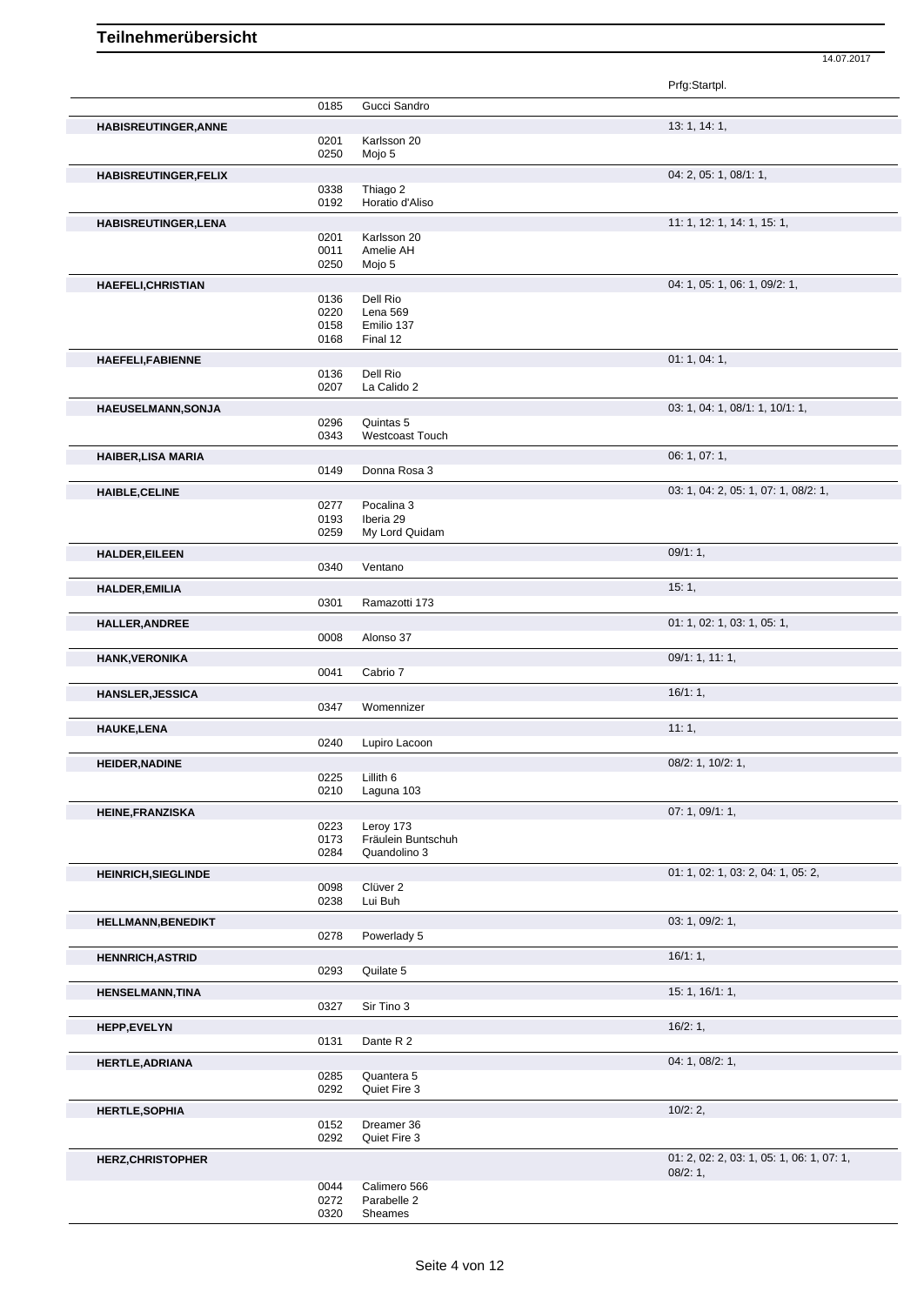|                                |              |                                 | Prfg:Startpl.                                                     |
|--------------------------------|--------------|---------------------------------|-------------------------------------------------------------------|
| HIENSTORFER, SHIRINA           |              |                                 | 04: 1, 08/1: 1, 09/2: 1, 10/2: 1, 16/2:<br>1, 17:1,               |
|                                | 0151         | Doolittle 121                   |                                                                   |
|                                | 0333         | Speedy 292                      |                                                                   |
| <b>HIESTAND, CHRISTIEN</b>     | 0335         | Sternfeld xx                    | 09/1: 1, 10/1: 1, 16/1: 1,                                        |
| HILDEBRAND, LENA               |              |                                 | 08/2: 1, 09/2: 1, 10/2: 1,                                        |
|                                | 0059         | Cardinal S                      |                                                                   |
| <b>HILDEBRAND, MONA</b>        | 0059         | Cardinal S                      | 12: 1, 15: 1,                                                     |
| <b>HIRSCHER, MONIKA</b>        |              |                                 | 06: 1, 07: 1,                                                     |
|                                | 0397         | Chic and Cool                   |                                                                   |
| <b>HOEGN, NATALIE</b>          |              |                                 | 16/1:1,                                                           |
|                                | 0141         | Destany 5                       |                                                                   |
| <b>HOEHNE DR.MED., OTTOMAR</b> | 0122         | Cujo 8                          | 08/1:1,                                                           |
| HOESL, LAURA                   |              |                                 | 16/2:1,                                                           |
|                                | 0222         | Leonardo L                      |                                                                   |
| <b>HOFFMEISTER, VICTORIA</b>   |              |                                 | 03: 2, 04: 2, 05: 2, 09/2: 2,                                     |
|                                | 0256<br>0286 | Mori's Casalla<br>Quantum 5     |                                                                   |
| <b>HUBER, MELANIE</b>          |              |                                 | 09/1: 1, 11: 1, 16/1: 1,                                          |
|                                | 0334         | Speedy 302                      |                                                                   |
| <b>HUEBNER, CINJA</b>          |              |                                 | 15:1,                                                             |
|                                | 0121         | Cuba Libre 62                   | 16/1: 1, 17: 1,                                                   |
| <b>HUMMEL, NAIRY</b>           | 0309         | Sally Ann 4                     |                                                                   |
| <b>HUND, DELIA</b>             |              |                                 | 11: 1, 16/2: 1,                                                   |
|                                | 0383         | Crazy Candygirl M               |                                                                   |
| HUTTROP-HAGE, JANINE           |              |                                 | 01: 1, 02: 1, 05: 1, 11: 1, 12: 1, 13: 1,<br>14: 1, 15: 1, 17: 1, |
|                                | 0380         | Schneeglöckchen                 |                                                                   |
|                                | 0270<br>0264 | Overfly 2<br>No Discussion H.H. |                                                                   |
|                                | 0326         | Sir Shutterfly Sein Sohn H.H    |                                                                   |
| HUTTROP-HAGE, KAI              |              | No Discussion H.H.              | 09/1: 1, 10/1: 1,                                                 |
|                                | 0264<br>0326 | Sir Shutterfly Sein Sohn H.H    |                                                                   |
| <b>IRION, JESSICA</b>          |              |                                 | 11:1,                                                             |
|                                | 0211         | Lalique D                       |                                                                   |
| <b>IRION, MARCUS</b>           | 0049         | Camira 44                       | 02: 1, 03: 1, 06: 1, 07: 1,                                       |
|                                | 0112         | Cordiana                        |                                                                   |
|                                | 0102         | Collisto                        |                                                                   |
| <b>IRION, REBECCA</b>          | 0211         | Lalique D                       | 14:1,                                                             |
| <b>JANS, DANIELA</b>           |              |                                 | 06: 1, 11: 1,                                                     |
|                                | 0128         | Dani De Gulde                   |                                                                   |
| JEHRING, JANA                  | 0088         | Che bella Colett                | 16/1:1,                                                           |
| <b>JOOS,KAYA</b>               |              |                                 | 13:1,                                                             |
|                                | 0349         | <b>Baby Starlight</b>           |                                                                   |
| JOOS, LYNN                     |              |                                 | 13:1,                                                             |
|                                | 0349         | <b>Baby Starlight</b>           |                                                                   |
| <b>JOOS,MIA</b>                | 0350         | Bonny                           | 13:1,                                                             |
| <b>JUNKER, KIM JACQUELINE</b>  |              |                                 | 11: 1, 16/1: 1,                                                   |
|                                | 0123         | D'accord 70                     |                                                                   |
| KALWEIT, CORINA                |              |                                 | $10/2$ : 1, 17: 1,                                                |
|                                | 0161         | Eywa-Casiopaja                  |                                                                   |
| KASTNER, ANNA-LENA             | 0387         | Soleil de Coeur 3               | 16/1:1,                                                           |
| KAUFMANN, MADLEN               |              |                                 | 11: 1, 15: 1,                                                     |
|                                | 0306         | Roxana 274                      |                                                                   |
|                                | 0023         | Atkins 2                        |                                                                   |
| KAUFMANN, STEFANIE             | 0306         | Roxana 274                      | 16/1:1,                                                           |
|                                |              |                                 |                                                                   |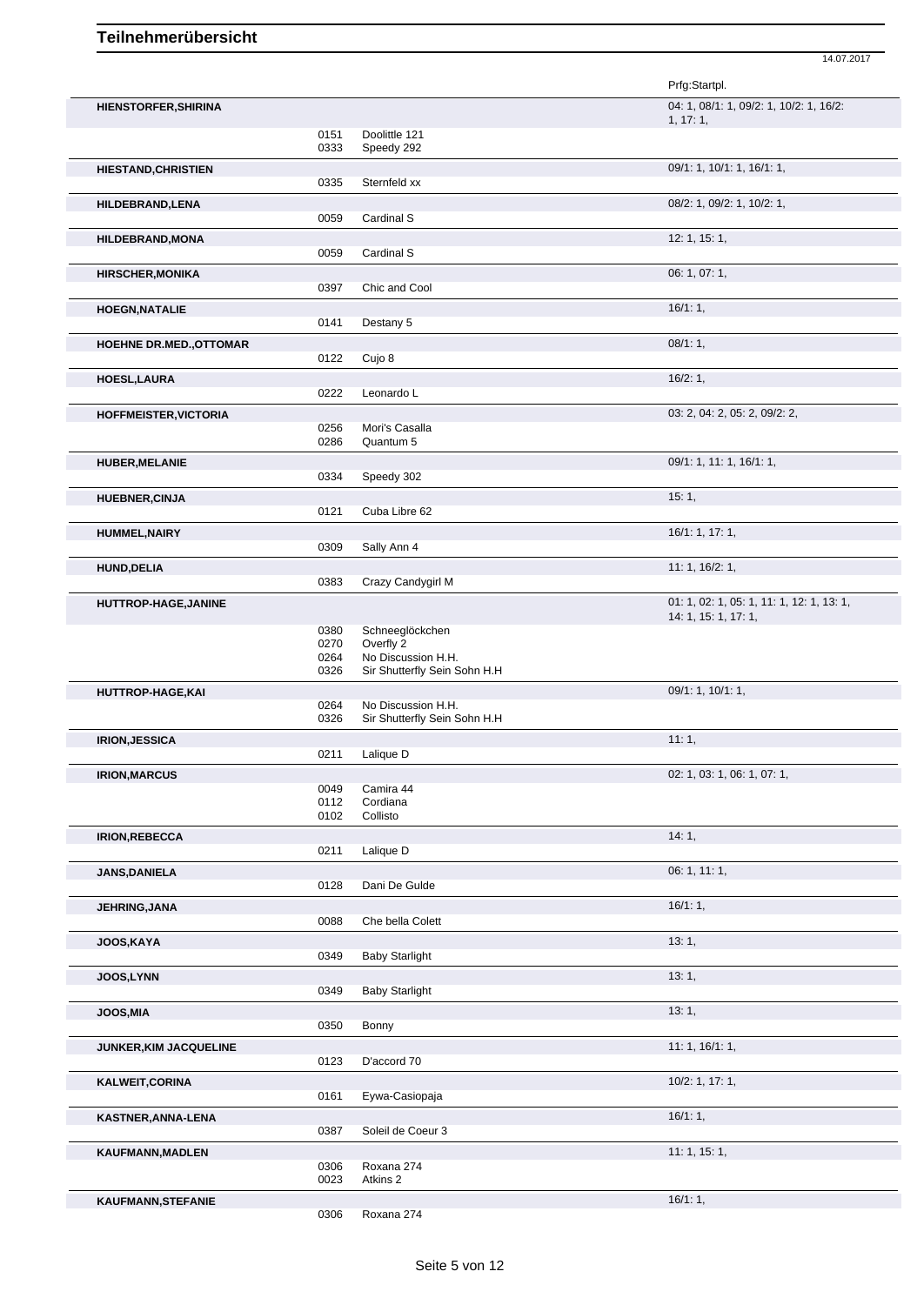|                               |              |                                | Prfg:Startpl.                       |
|-------------------------------|--------------|--------------------------------|-------------------------------------|
|                               | 0023         | Atkins 2                       |                                     |
| <b>KELLER, CLAUDIA</b>        |              |                                | 04: 1, 17: 2,                       |
|                               | 0001         | Abraxxas 4                     |                                     |
|                               | 0129<br>0321 | Daniel 122<br>Shiron 3         |                                     |
|                               |              |                                | 10/1: 1, 16/2: 1, 17: 1,            |
| <b>KELLER, ELENA MARIE</b>    | 0162         | Fan Bajou KG                   |                                     |
| <b>KELLER, GUENTER</b>        |              |                                | 05:1,                               |
|                               | 0106         | Con Calea                      |                                     |
| <b>KELLER, PETRA</b>          |              |                                | 11:1,                               |
|                               | 0403         | Carmen 236                     |                                     |
| <b>KELLER, SILAS</b>          |              |                                | 08/1: 1, 09/1: 1, 10/1: 1, 16/1: 1, |
|                               | 0319         | Shannon's Surprise             |                                     |
| <b>KELLER, ULRIKE</b>         |              |                                | 01: 1, 02: 1, 03: 2, 04: 2,         |
|                               | 0016         | Ariell 20                      |                                     |
|                               | 0236<br>0232 | Lucky-Luke 17<br>London 61     |                                     |
| KELLY DR., THOMAS JOHN PATRIC |              |                                | 03: 1, 04: 1, 08/1: 1, 16/1: 1,     |
|                               | 0179         | Geneva 13                      |                                     |
|                               | 0311         | Sandrino 17                    |                                     |
|                               | 0274         | Passepartout 65                |                                     |
| <b>KELLY, SILVA</b>           |              |                                | 11: 2, 15: 2,                       |
|                               | 0179<br>0311 | Geneva 13<br>Sandrino 17       |                                     |
|                               | 0243         | Mac Flurry                     |                                     |
|                               | 0130         | Danny Sahne 3                  |                                     |
| <b>KERN, STELLA MARISA</b>    |              |                                | 15:1,                               |
|                               | 0145         | Dimarino                       |                                     |
| <b>KESENHEIMER, ANNA</b>      |              |                                | 10/1:1,                             |
|                               | 0386         | Clarissa 158                   |                                     |
| <b>KESENHEIMER, SOFIA</b>     | 0177         | Galipoli 3                     | 09/1:1,                             |
|                               |              |                                |                                     |
| <b>KESSLER, FABIENNE</b>      | 0139         | Descalero 2                    | 16/2: 1, 17: 1,                     |
| <b>KESSLER, NICOLE</b>        |              |                                | 04: 2, 05: 2,                       |
|                               | 0081         | Champagne 32                   |                                     |
|                               | 0219         | Lena 543                       |                                     |
|                               | 0164<br>0234 | FBW Catch me<br>Lovely Lady 23 |                                     |
|                               | 0280         | Pure Kentucky                  |                                     |
| KIEFER, ANNIKA                |              |                                | 11:1,                               |
|                               | 0197         | Jeffrey 17                     |                                     |
| KIEFER, LISA                  |              |                                | 09/1:1,                             |
|                               | 0395         | Othis Blue                     |                                     |
| <b>KLATT, LUISA</b>           |              |                                | 16/2: 1, 17: 1,                     |
|                               | 0105         | Coltino 2                      |                                     |
|                               | 0095         | Cindy Crawford 6               |                                     |
| <b>KLEEB, JENNIFER</b>        | 0276         | Pipilotta 9                    | 01:1,04:1,                          |
|                               |              |                                |                                     |
| <b>KLEEB, SASKIA</b>          | 0299         | Quivive 14                     | 04: 1, 05: 1, 08/2: 1,              |
|                               |              |                                | 08/1: 1, 09/2: 1, 10/2: 1,          |
| <b>KLEEMANN, CHRISTINA</b>    | 0045         | Calina 98                      |                                     |
| <b>KLEINER, SANDRA</b>        |              |                                | 16/1:1,                             |
|                               | 0255         | Montelino Magico               |                                     |
| <b>KLITTICH,MIRJAM</b>        |              |                                | 17:1,                               |
|                               | 0135         | Dee Delight                    |                                     |
| <b>KNOBELSPIES,SANDRA</b>     |              |                                | 08/1: 1, 10/2: 1,                   |
|                               | 0085         | Chapman 41                     |                                     |
| KNOBLAUCH, FRANZISKA          |              |                                | 16/2: 2, 17: 1,                     |
|                               | 0217         | Laska 297                      |                                     |
|                               | 0186         | Habanera 65                    |                                     |
| <b>KNORR, TAMARA</b>          |              |                                | 15:1,                               |
|                               | 0367         | Richy Rich 3                   |                                     |
| KOEGEL, ANNA-LUISE            |              |                                | 09/1: 1, 10/1: 1, 16/1: 1,          |
|                               | 0253         | Montano 87                     |                                     |
| KOWNATZKI, NICOLE             | 0400         | Brix de Beauvallon             | 07:1,                               |
|                               |              |                                |                                     |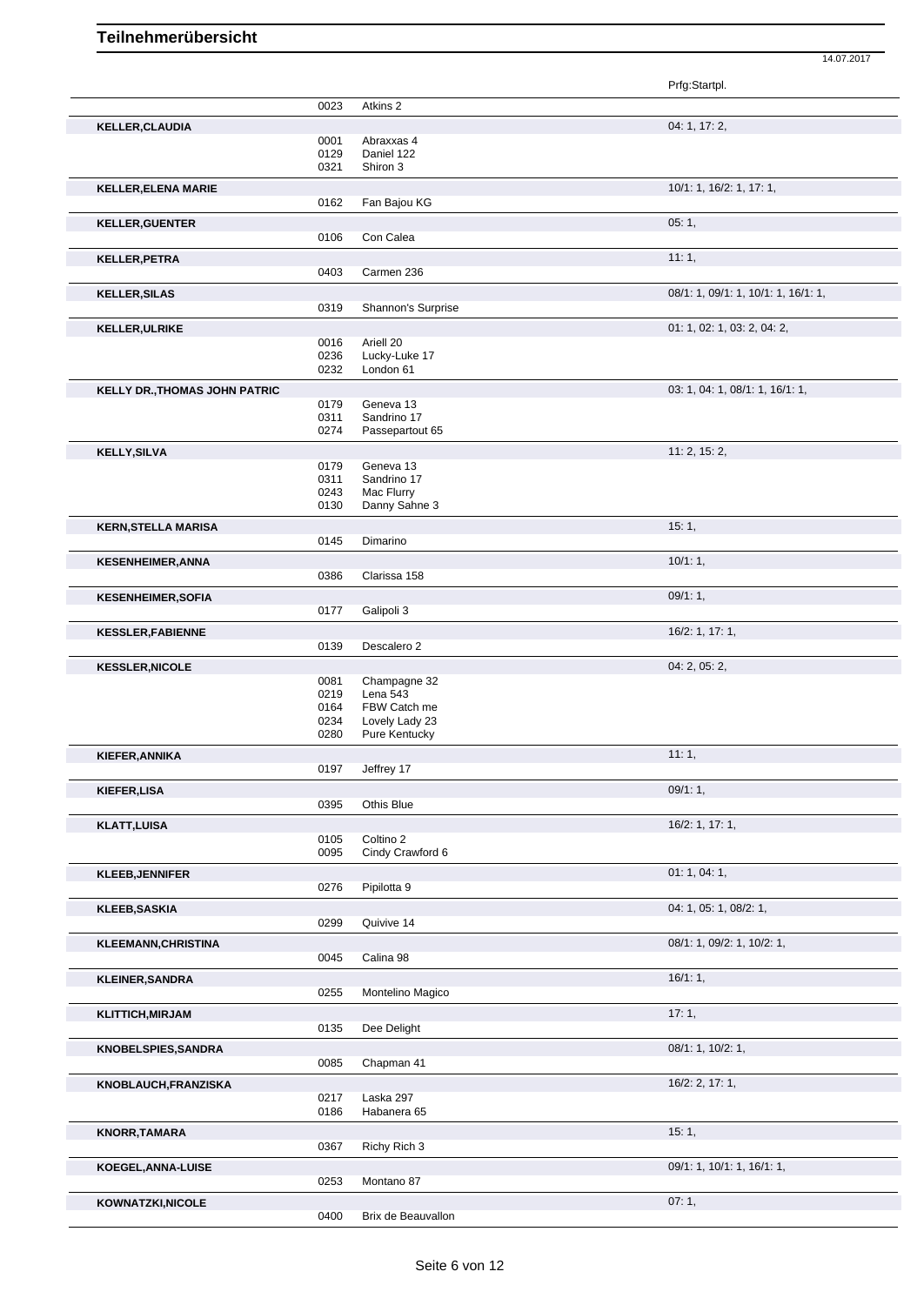Prfg:Startpl. **KRAUSE,HANNAH-SOFIA** 04: 1, 08/2: 1, 09/2: 1, 0235 Lower Soxony **KRIEGER, MICHAEL 06: 2, 07: 2, 07: 2, 07: 2, 07: 2, 07: 2, 07: 2, 07: 2, 07: 2, 07: 2, 07: 2, 07: 2, 07: 2, 07: 2, 07: 2, 07: 2, 07: 2, 07: 2, 07: 2, 07: 2, 07: 2, 07: 2, 07: 2, 07: 2, 07: 2, 07: 2, 07: 2, 07: 2, 07: 2, 0** 0287 Quattra di Granna<br>0231 Lolito Granno Lolito Granno **KUEHNE,ANGELIKA** 10/2: 1, 17: 1, 0382 Ennio 9<br>0381 Colorad Colorado 173 **LANG,EMMA** 13: 1, 2006) 13: 1, 2006 13: 1, 2006 13: 1, 2006 13: 1, 2006 13: 1, 2007 14: 2008 14: 2008 14: 2008 14: 2008 14: 2009 15: 2008 15: 2009 15: 2008 15: 2009 15: 2009 15: 2009 15: 2009 15: 2009 15: 2009 15: 2009 15 Luna **LANG,SARA** 14: 1, 0363 Luna **LANGE,SARAH** 10/1: 1, 16/2: 1, 0258 Murphy 130 0021 Asta la Vista 12 **LANGROCK,INGRID** 06: 1, 09/2: 1, 16/2: 1, 09/2: 1, 16/2: 1, 09/2: 1, 16/2: 1, 09/2: 1, 16/2: 1, 09/2: 1, 16/2: 1, 0341 Viento 30<br>0070 Cassionei 0070 Cassiopeia 102 0195 Imposante P **LEITZ, JULIANE** 0300 Raffinesse 88 01: 1, 02: 1, 03: 1, 04: 1, 08/2: 1, 03: 1, 04: 1, 08/2: 1, 03: 1, 04: 1, 08/2: 1, 0300 Raffinesse 88 0056 Capacio<br>0406 Cenani 2 Cenani 2 **LEPLE,BJOERN** 06: 1, 0399 Indira Gandhi 3 Indira Gandhi 3 **LESCHNER,SABI** 15: 1, 16/1: 1, 0200 Kalifa 7 **LICHTINGER, JULIA** 03: 2, 03: 2, 03: 2, 03: 2, 03: 2, 03: 2, 03: 2, 03: 2, 03: 2, 03: 2, 03: 2, 03: 2, 03: 2, 03: 2, 03: 2, 03: 2, 03: 2, 03: 2, 03: 2, 03: 2, 03: 2, 03: 2, 03: 2, 03: 0, 0, 0, 0, 0, 0, 0, 0, 0, 0, 0, 0, 0 0324 Sir Rivero 2<br>0113 Cormints Ch Cormints Champion **LIEDTKE,ANIKA** 01: 1, 04: 1, 06: 1, 07: 1, 04: 1, 06: 1, 07: 1, 04: 1, 06: 1, 07: 1, 04: 1, 06: 1, 07: 1, 04: 1, 06: 1, 07: 1, 04: 0404 0404 Chevre Blanche<br>0405 Laser 22 Laser 22 **LINK,DEBORAH** 08/1: 1, 10/1: 1, 0007 Alisha 102<br>0114 Cornada 7 Cornada 7 **LINK,RAMONA** 08/1: 1, 10/2: 1, Alisha 102 0114 Cornada 7 **LINZMEIER,VIVIEN** 17: 1, 0150 Donra D **LITSCHGI,SANDRA** 11: 1, 15: 1, 0245 Mary Lou 238 **LOHRKE,REBECCA** 11: 1, 12: 1, 0376 Mountscott Breeze 11: 1, 12: 1, 11: 1, 12: 1, Mountscott Breeze **LUDWIG,HILDEGARD** 16/2: 1, 17: 1, Willyam Wallace **MADEN,SABRINA** 16/1: 1, Hechizo **MAIER,BERND** 04: 1, 08/2: 1, 10/2: 1, Santino 111 **MAREK,JANA** 13: 1, 0373 Sternchen 0360 Lena **MARK,AILEEN** 10/1: 1, 11: 1, 0180 Gin Tonic 140 **MARK,LARA** 12: 1, 14: 1, 0355 Felix **MARKHART,VERENA** 15: 1, 0367 Richy Rich 3 **MARMOR,JULIANE** 03: 1, 04: 1, 08/2: 1, 0218 Laura 481<br>0170 Fiona 497 Fiona 497 **MASSLER, ALICE** 0240 Lupiro Lacoon 04: 1, 09/2: 1, Lupiro Lacoon **MAXAND,SVENJA** 09/1: 1, 16/1: 1, 16/1: 1, 16/1: 1, 16/1: 1, 16/1: 1, 16/1: 1, 16/1: 1, 16/1: 1, 16/1: 1, 16/1: 1, 16/1: 1, 16/1: 1, 16/1: 1, 10/1: 1, 16/1: 1, 10/1: 1, 16/1: 1, 10/1: 1, 16/1: 1, 16/1: 1, 16/1: 1, 16/1: 1,

14.07.2017

**MAYER, PIA** 09/1: 1, 10/1: 1, 17: 1,

Caruso 474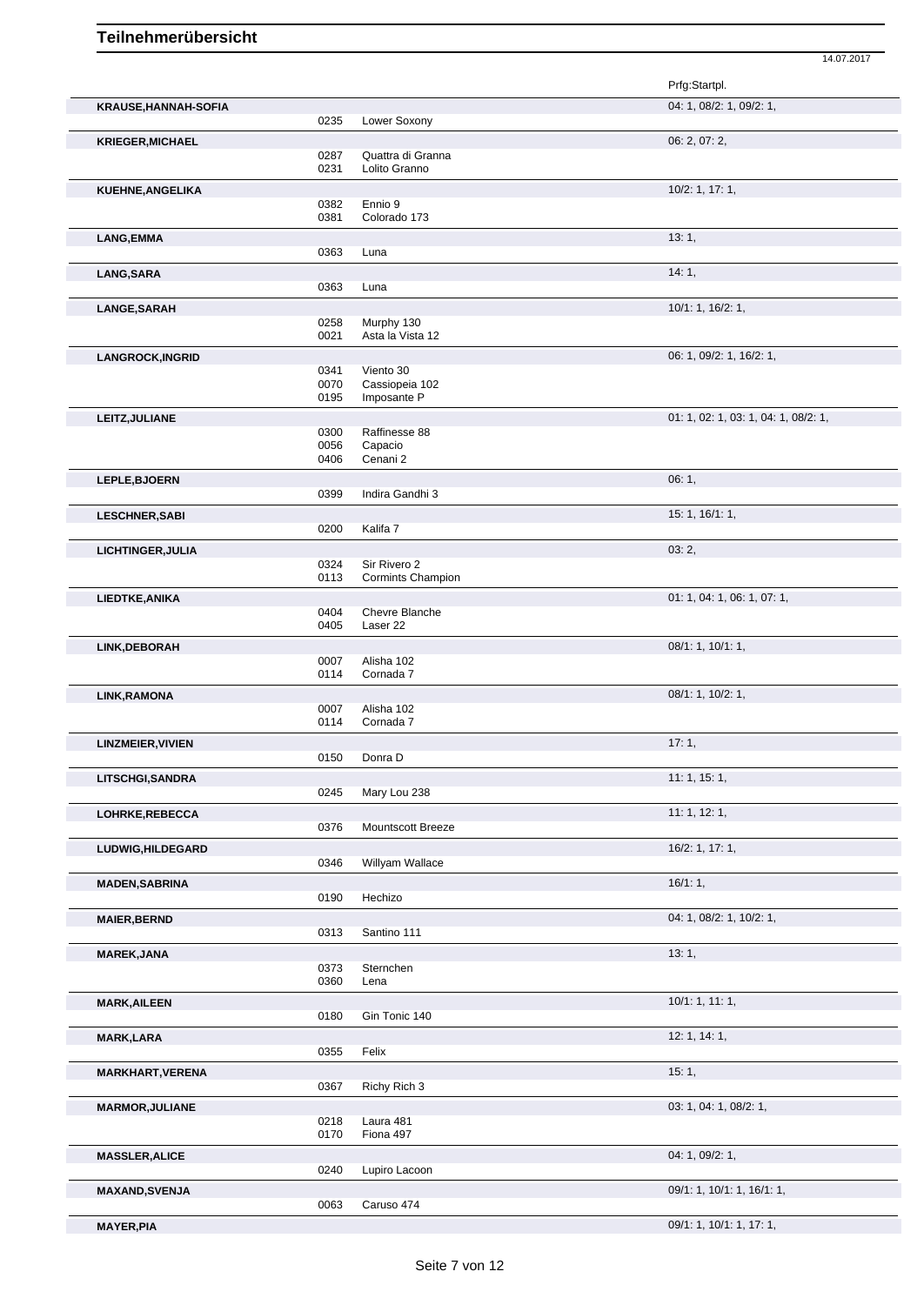Prfg:Startpl. 0329 Skywalker 24 **MERKEL,FRANZISKA** 08/1: 1, 09/1: 1, 10/2: 1, 0064 Casanova 415 **MEYER,AILEEN** 09/1: 2, 10/1: 1, 11: 2, 0171 Flora 496 **MOESSNER,SABINE** 09/1: 2, 10/1: 2, 16/2: 2, 0275 Penny-Lane 29<br>0251 Mont Ta Me Mont Ta Me **MOSER, ALICIA** 14: 1, 2004, 2005, 2005, 2006, 2006, 2007, 2006, 2007, 2008, 2007, 2008, 2008, 2009, 2009, 2009, 2009, 2009, 2009, 2009, 2009, 2009, 2009, 2009, 2009, 2009, 2009, 2009, 2009, 2009, 2009, 2009, 2009, 2009, 2 **Obelix** 0362 Lorano **MUEHLHERR,CLARA** 04: 1, 05: 1, 0322 Siddi Buh **MUEHLING,FRANZISKA** 15: 1, 2006 15: 1, 2006 15: 1, 2006 15: 1, 2006 15: 1, 2006 15: 1, 2006 15: 1, 2006 15: 1, 2006 15: 1, 2006 15: 1, 2006 15: 2007 15: 2007 15: 2007 15: 2007 15: 2007 15: 2007 15: 2007 15: 2007 15: 2007 **Girl Magic MUELLER,MELISSA** 09/2: 1,<br>
09/2: 1, 09/2: 1, 0221 Leon Junior Leon Junior **MUELLER,MINA EMILY** 0385 Chevenne 1096 **CONSERVING CONSERVERY 09/1: 1, 10/1: 1, 16/1: 1,** Cheyenne 1096 **MUJANIC,MEDINA** 16/2: 1, 17: 1, 0305 Ronja 1892 Ferriano 2 **NIEDERLAENDER,MONIKA** 03:88 Barolo 4 03:3, 05: 3, 06: 2, 07: 1, 08/2: 3, 0388 Barolo 4<br>0390 Escapad 0390 Escapado 4<br>0394 Pura la Vida 0394 Pura la Vida<br>0391 Famous Wal 0391 Famous Walk JN<br>0393 Lucy Lou 28 0393 Lucy Lou 28<br>0389 Charme 14 Charme 14 0392 Flintstone 55 **NIESTROJ,LAURA** 12: 1, **OSSWALD,LINDA** 01: 1, 00: 1, 00: 1, 00: 1, 00: 1, 00: 1, 00: 1, 00: 1, 00: 1, 00: 1, 00: 1, 00: 1, 00: 1, 00: 1, 00: 1, 00: 1, 00: 1, 00: 1, 00: 1, 00: 1, 00: 1, 00: 1, 00: 1, 00: 00: 1, 00: 00: 00: 00: 00: 00: 00: 00: 00 0074 Cemelli 2<br>0245 Mary Lou Mary Lou 238 0227 Little Champ 24 0125 Dabiano 0073 Celestino 22<br>0144 Dilano 18 Dilano 18 **OSSWALD,VERENA** 11: 1, 15: 1, Dabiano **OSWALD,JANINA VALESCA** 0237 Lucyana 5 04: 1, 08/1: 1, 08/1: 1, 08/1: 1, 08/1: 1, 08/1: 1, 08/1: 1, 09/1: 1, 09/1: 1, 09/1: 1, 09/1: 1, 09/1: 1, 09/1: 1, 09/1: 1, 09/1: 1, 09/1: 1, 09/1: 1, 09/1: 1, 09/1: 0, 0, 0, 0, 0, 0, Lucyana 5 **PETERS, CHAYENNE** 0037 Burberry 13<br>
0037 Burberry 13 0037 Burberry 13<br>0126 Daily's Starli 0126 Daily's Starlight<br>0204 Kings Kashmir Z Kings Kashmir ZSS 0036 Brer Rabbit xx **PFEFFER,MONIKA** 08/1: 1, 10/1: 1, 0140 Descarado 19 **PODIEBRAD,ISABEL** 0273 Pasqualino 2 0273 Pasqualino 2 0273 Pasqualino 2<br>0069 Cassini 45 Cassini 45 **PODIEBRAD, JULIAN** 09/2: 1, 09/2: 1, 09/2: 1, 09/2: 1, 09/2: 1, 09/2: 1, 09/2: 1, 09/2: 1, 09/2: 1, 09/2: 1, 09/2: 1, 09/2: 1, 09/2: 1, 09/2: 1, 09/2: 1, 09/2: 1, 09/2: 1, 09/2: 1, 09/2: 1, 09/2: 1, 09/2: 1, 09/2: 1, 09/2 Pasqualino 2 0069 Cassini 45 **POMPLITZ,HEIKE** 08/1: 1, 10/1: 1, 0025 Attila 546 **POPP,EVA-MARIA** 16/1: 1, 0084 Chaplin 80 0077 Chac 3 **PUDIMAT,MARCO** 11: 1, 16/1: 1, 0025 Attila 546 **RAUCH,MERLE** 15: 1, 0375 Volador **REISCH, VERONIKA** 16/1: 1, 20051 Campina 31 Campina 31 **RENNWANZ,LARS** 09/1: 1, 11: 1, 15: 1, 09/1: 1, 11: 1, 15: 1, 09/1: 1, 11: 1, 15: 1,

14.07.2017

Chanette 2 0302 Rita 114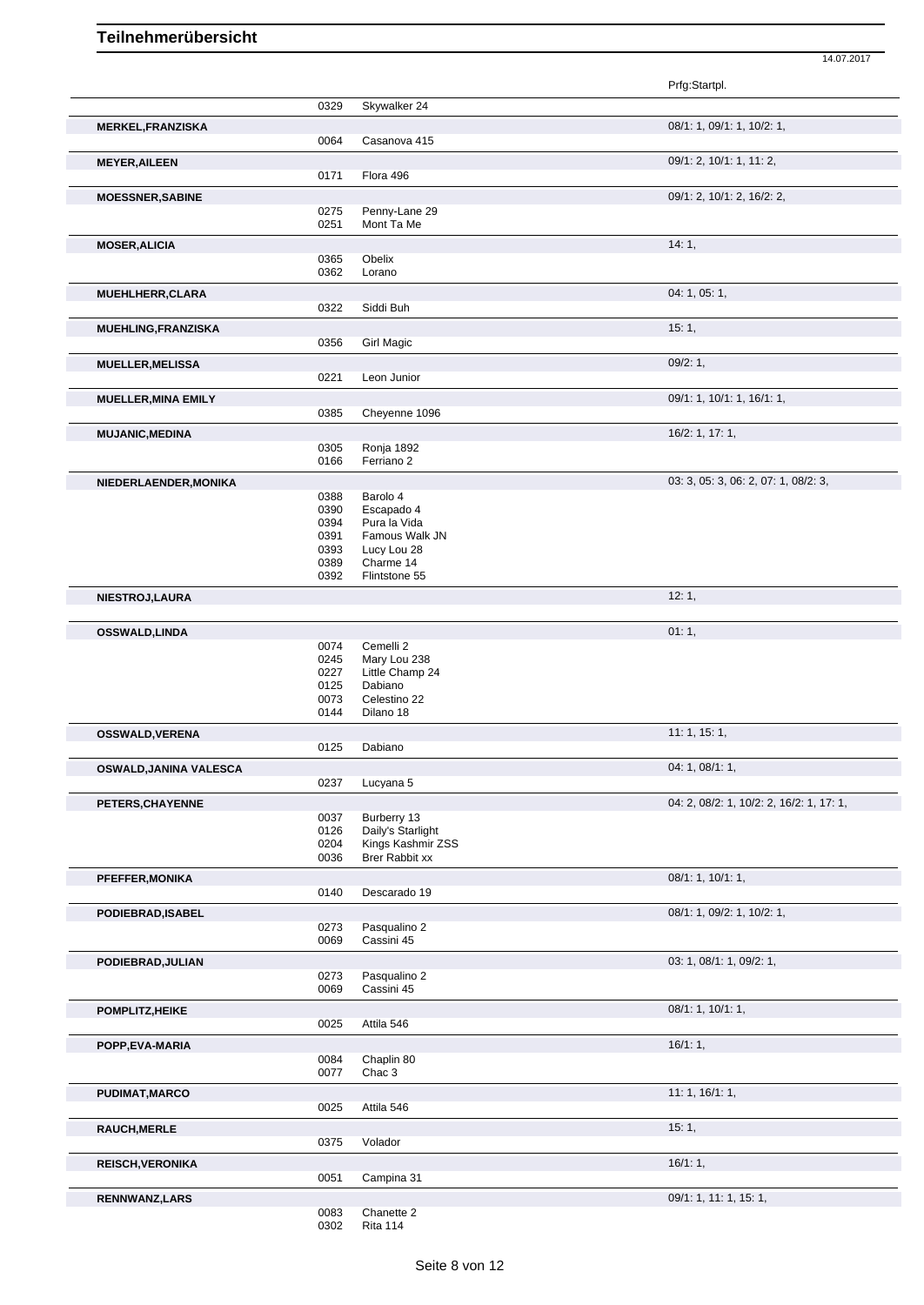|                                 |              |                                           | Prfg:Startpl.                            |
|---------------------------------|--------------|-------------------------------------------|------------------------------------------|
| <b>RENZ,FLORENTINE</b>          |              |                                           | 16/1:1,                                  |
|                                 | 0142         | Diary of Hope 2                           |                                          |
| <b>RESTLE, KATRIN</b>           |              |                                           | 11:1,                                    |
|                                 | 0073         | Celestino 22                              |                                          |
| RETHY, ZOLA                     |              |                                           | 13:1,                                    |
|                                 | 0366         | Princess                                  |                                          |
| <b>RETTICH, ELMAR</b>           |              |                                           | 17:1,                                    |
|                                 | 0127         | Danger 64                                 |                                          |
| RETTICH, JOHANNA                |              |                                           | 16/2: 2, 17: 1,                          |
|                                 | 0191         | <b>Holsteins Dancer</b><br>Danger 64      |                                          |
|                                 | 0127         |                                           |                                          |
| <b>RETTIG, MARLA</b>            | 0361         | Lil'Chicco                                | 13:1,                                    |
|                                 |              |                                           | 09/1: 1, 10/1: 1,                        |
| <b>RIST, YVONNE</b>             | 0002         | Acir                                      |                                          |
|                                 |              |                                           | 11: 1, 15: 1, 16/1: 1,                   |
| <b>RITTER, MAREN</b>            | 0206         | L'arrabbiata                              |                                          |
| <b>RITTER, MORENA</b>           |              |                                           | 14: 1, 15: 1,                            |
|                                 | 0366         | Princess                                  |                                          |
| <b>ROESCH, MEIKE</b>            |              |                                           | 01: 1, 02: 1, 06: 1, 08/2: 1,            |
|                                 | 0281         | Quadrophenia 4                            |                                          |
|                                 | 0086         | Charly 1579                               |                                          |
| <b>ROESCH, SIMONE</b>           |              |                                           | $16/1:1$ ,                               |
|                                 | 0203         | Kenzo 67                                  |                                          |
| <b>ROESTEL, SINA</b>            | 0122         |                                           | 10/1:1,                                  |
|                                 |              | Cujo 8                                    |                                          |
| <b>ROGG,HANNAH</b>              | 0377         | Lexa 42                                   | 12: 1, 14: 1,                            |
|                                 | 0396         | Lexa 42                                   |                                          |
| ROGG, HELENA                    |              |                                           | 13:1,                                    |
|                                 | 0378         | La Fee                                    |                                          |
| ROMBACH, JESSICA ANNA           |              |                                           | 03: 1, 09/1: 1,                          |
|                                 | 0076         | Cesara 4                                  |                                          |
| ROSCHANSKI, PAMINA              |              |                                           | 03: 1, 04: 1, 08/2: 2, 09/2: 2, 10/2: 1, |
|                                 | 0179<br>0174 | Geneva 13<br>French Lady 4                |                                          |
|                                 | 0311         | Sandrino 17                               |                                          |
|                                 | 0038         | C'est la vie 148                          |                                          |
| <b>ROTH, MELANIE</b>            |              |                                           | 04: 1, 08/2: 1,                          |
|                                 | 0020<br>0257 | Askabaa<br>Mrs. Paff                      |                                          |
| <b>ROUTHIER, NADINE FABIENE</b> |              |                                           | 08/1: 2, 09/1: 2, 10/1: 2,               |
|                                 | 0058         | Caramba S.                                |                                          |
|                                 | 0263<br>0213 | Nintendo 27<br>Landjunge 17               |                                          |
|                                 | 0318         | Shakira 188                               |                                          |
| RUD, ALANNA                     |              |                                           | 14: 1, 15: 1,                            |
|                                 | 0358         | Jerry-Grippen                             |                                          |
| <b>RUNDEL, MARC</b>             |              |                                           | 07:1,                                    |
|                                 | 0109         | Concorde 53                               |                                          |
|                                 | 0040<br>0271 | Cabalero 13<br>Paco Blue van't Breezerhof |                                          |
|                                 | 0189         | Hapache                                   |                                          |
| <b>RUPP, MELANIE</b>            |              |                                           | 11:1,                                    |
|                                 | 0359         | Lausbub 325                               |                                          |
|                                 | 0368         | Rubinchen                                 |                                          |
| SAUTER, ANNA-MARIA              | 0233         | Lorena de la Rouge                        | 08/1: 1, 10/2: 1, 16/2: 2, 17: 2,        |
|                                 | 0137         | Deluna Eclipse                            |                                          |
|                                 | 0014         | Aragon le Filou                           |                                          |
| <b>SCHILLING, EVA</b>           |              |                                           | 01: 1, 04: 1, 05: 2,                     |
|                                 | 0282<br>0100 | Quaid's Quiana<br>Coco Certa              |                                          |
|                                 |              |                                           | 16/1:1,                                  |
| <b>SCHMID, JENNIFER</b>         | 0003         | Adelaide 7                                |                                          |
|                                 | 0209         | Lacrima del a joy                         |                                          |

14.07.2017

Seite 9 von 12

**SCHMID,STEFAN** 14: 1, 0306 Roxana 274 Roxana 274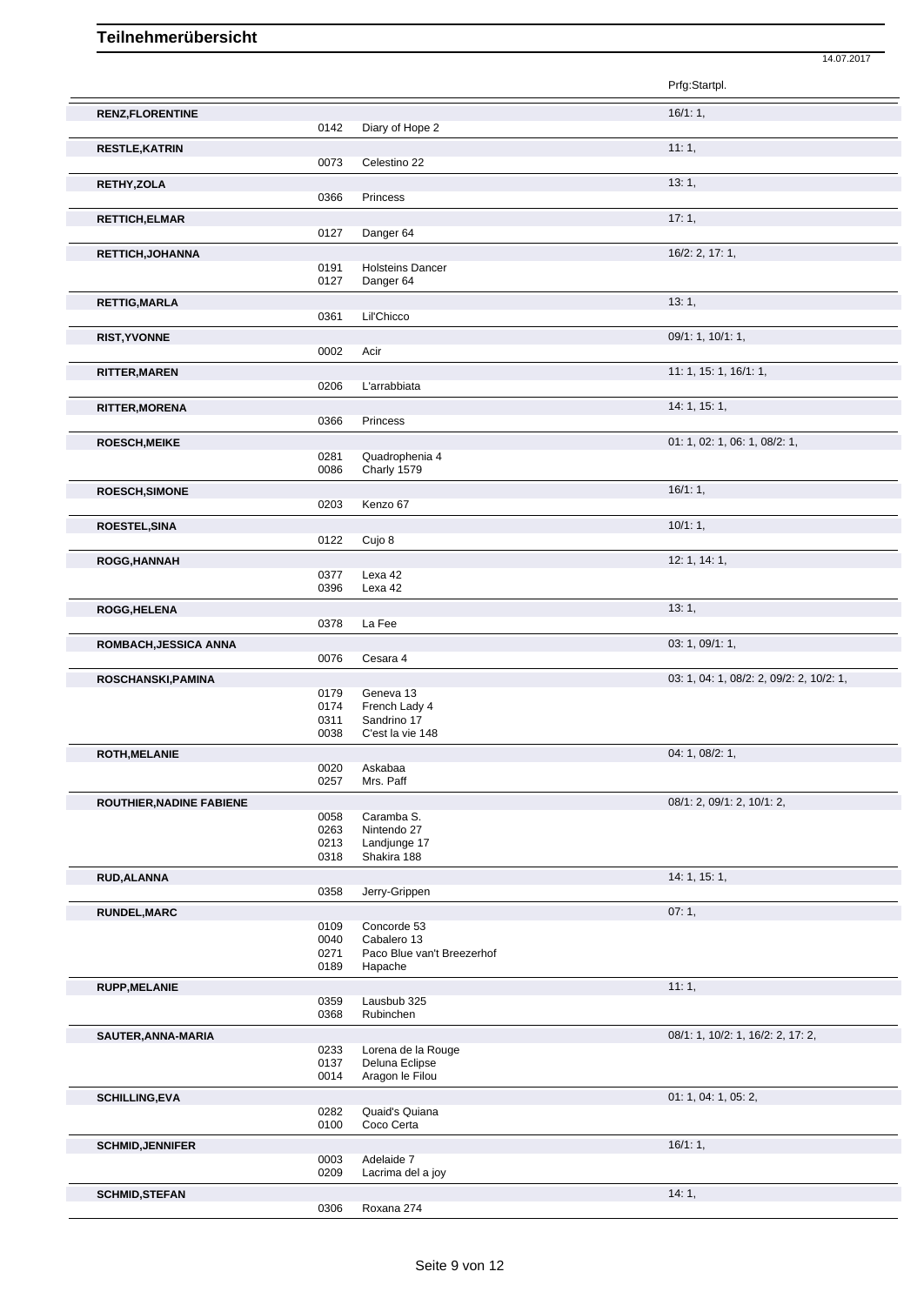|                              |                      |                                         | Prfg:Startpl.                      |
|------------------------------|----------------------|-----------------------------------------|------------------------------------|
| <b>SCHMITT, MARTINA</b>      | 0216                 | Lantana 106                             | 16/2: 1, 17: 1,                    |
| <b>SCHNEIDER, ALISSA</b>     | 0068                 | Cassidy 36                              | 16/2: 1, 17: 1,                    |
| <b>SCHNEIDER, MICHELLE</b>   | 0124                 | D'Artagnan 177                          | 16/2:1,                            |
| <b>SCHOELLMANN, STEFANIE</b> | 0035                 | Brasilia 24                             | 16/2: 1, 17: 1,                    |
| <b>SCHWAMBERG, CHANTAL</b>   |                      |                                         | 02: 1, 03: 2, 04: 1,               |
|                              | 0111<br>0175         | Corbano 3<br>Fürst Hartmut              |                                    |
| <b>SCHWANZ, KATHRIN</b>      | 0312                 | Santa Ida                               | 16/1:1,                            |
| SEEZ, JUDITH                 | 0302                 | <b>Rita 114</b>                         | 14:1,                              |
| SEEZ, KATHARINA              | 0302                 | <b>Rita 114</b>                         | 14:1,                              |
| <b>SEMAR, VALERIE</b>        | 0239<br>0336<br>0345 | Luna d'oro<br>Sugar blossom<br>Wiena 18 | 04: 1, 05: 1,                      |
| SEMINARA, MARIELLA           | 0004                 | Alabaster 36<br>Krambambuli 10          | 12:1,                              |
| SOEHNLE, GERT                | 0205                 |                                         | 01: 1, 02: 1, 03: 1, 04: 1, 05: 1, |
| SONNTAG, LINDA               | 0226                 | Linnea K                                | 16/1: 1, 17: 1,                    |
| <b>STADLER, JESSICA</b>      | 0304<br>0048         | Rolls Royce 25<br>Calvino 15            | 04: 2, 08/2: 2,                    |
| <b>STARK, CHRISTIN</b>       | 0249<br>0208         | Miss Dior B<br>Laccalera                | 16/2: 1, 17: 1,                    |
| <b>STEGMANN, ROMY</b>        | 0266                 | Odessa 210                              | 09/2: 1, 16/2: 1,                  |
| <b>STEHLE, CARLA</b>         | 0360<br>0372         | Lena<br>Smarty 17                       | 13:1,                              |
| <b>STEHLE, ELLA</b>          | 0360<br>0372         | Lena<br>Smarty 17                       | 13:1,                              |
| <b>STEIMLE DR., SONJA</b>    | 0198<br>0146         | Joy Jumping<br>Discolo SWS              | 06: 1, 09/2: 1,                    |
| STETT, ISABELL               | 0066                 | Caspar's Pilot                          | 04: 1, 09/2: 1, 17: 1,             |
| STIERLE, EMMA                | 0374                 | Tina                                    | 11: 1, 15: 1,                      |
| STORZ, GINA-MARIA            | 0087                 | Charmeur 366                            | 08/1: 1, 09/2: 1,                  |
| STRATMANN, HEINZ-GEORG       | 0291                 | Quibery 2                               | 04: 1, 05: 1,                      |
| TARRAS, CELINA               | 0260                 | Nacho 13                                | 08/1: 1, 10/1: 1,                  |
| TIEFENTHALER, ELISABETH      | 0169                 | <b>Finally Yours</b>                    | 16/2: 1, 17: 1,                    |
| <b>TIETZ, STEFAN</b>         | 0289                 | Quibell 27                              | 08/1: 1, 09/2: 1,                  |
| <b>TOTARO, SOPHIA</b>        | 0364<br>0356         | Merle 27<br>Girl Magic                  | 11: 1, 12: 1, 15: 1,               |
| TRAUB, JULIA                 | 0067                 | Cassiago                                | 11:1,                              |
| TREIB, ANETTE                | 0133                 | Darius 549                              | 16/2: 1, 17: 1,                    |
| TROLL, NATALIE               | 0401                 | Davida 4                                | 09/1:1,                            |

14.07.2017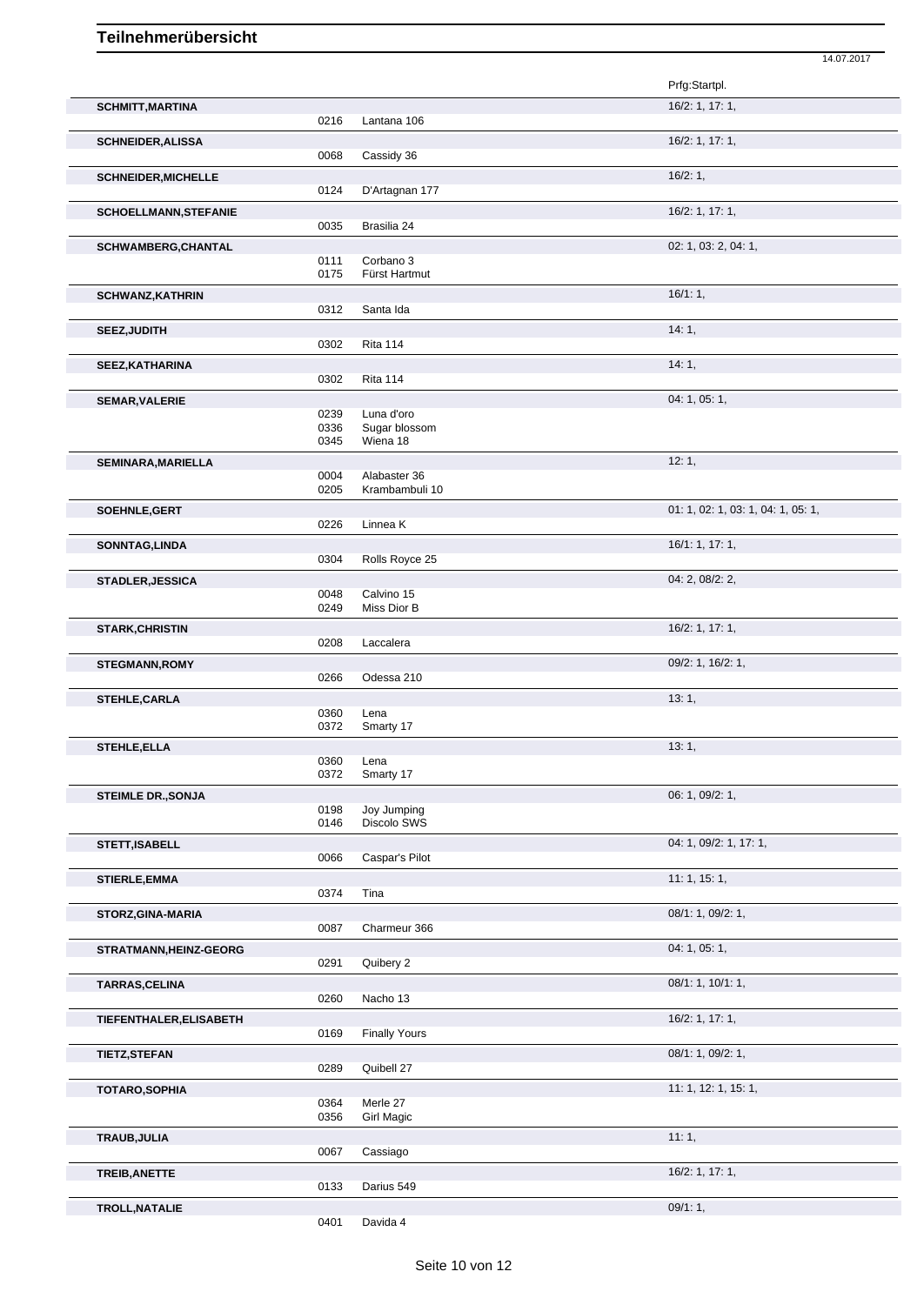Prfg:Startpl. **UNTERMANN, GOETZ** 17: 2, 0332 Some Colours Some Colours 0032 Bleu Sapin<br>0315 Seapoint Seapoint **UNTERMANN.KIERAN** 17: 1, 0332 Some Colours 0032 Bleu Sapin 0315 Seapoint **UNTERMANN,SOPHIA** 16/1: 2, 17: 1, 0182 Going West 2 0039 Cabalera **UTZ,MAREN** 14: 1, 0360 Lena **VITALIANO,JUDITH** 16/2: 1, 0314 Saphira Royal **VOLEK,KIARA** 10/1: 1, 11: 1, 0279 Proud Shadow **WAGNER,AMÉLIE** 16/1: 1, 16/1: 1, 16/1: 1, 199 Kaisercool 2 Kaisercool 2 **WAGNER, KESSIA** 04: 1, 08/1: 1, 09/1: 1, 09/1: 1, 09/1: 1, 09/1: 1, 09/1: 1, 09/1: 1, 09/1: 1, 09/1: 1, 09/1: 1, 09/1: 1, 09/1: 1, 09/1: 1, 09/1: 1, 09/1: 1, 09/1: 1, 09/1: 1, 09/1: 1, 09/1: 1, 09/1: 1, 09/1: 1, 09/1: 1, Cleo 213 **WAHL,ALEXANDER** 01: 1, 05: 1, 05: 1, 05: 1, 05: 1, 05: 1, 05: 1, 05: 1, 05: 1, 05: 1, 05: 1, 05: 1, 05: 1, 05: 1, 05: 1, 05: 1, 05: 1, 05: 1, 05: 1, 05: 1, 05: 1, 05: 1, 05: 1, 05: 1, 05: 1, 05: 1, 05: 1, 05: 1, 05: 1, 05 0165 Fee 876<br>0254 Monte E Monte Edition **WEBER,ANKE CHRISTIANE** 01: 1, 04: 2, 17: 1, 0242 Ma Jolie 15<br>0325 Sir Rodau Sir Rodau **WEBER,MELINA** 13: 1, **Coconut Kiss WEBER, SHAKIRA 14: 1, 2008 14: 1, 2008 14: 1, 2008 14: 1, 2008 14: 1, 2008 14: 1, 2008 14: 1, 2008 14: 1, 2008 14: 1, 2008 14: 1, 2008 14: 1, 2008 14: 1, 2008 14: 1, 2008 14: 1, 2008 14: 1, 2008 14: 1, 2008 14: 1, 2008 14** 0354 Coconut Kiss **WEH,JENNIFER** 06: 1, 09/2: 2, 0065 Cash a Smile 3 0080 Champ of Classic 2 **WEHRLE,KAYA** 14: 1, 15: 1, 0214 Landos CE 0298 Quinto 98 **WEIDNER,KIM-INA** 16/2: 1, 17: 1, 0001 Abraxxas 4 **WEISSER,ROBIN** 04: 1, 08/2: 1, 10/2: 1, 0050 Campari Estivo **WEISS-KUNZ,ALESSA** 09/1: 1, 10/1: 1, 16/1: 1, 0342 Vysmata Bara xx **WELLEN,SASKIA** 08/2: 1, 10/2: 1, 0031 **WENK,STELLA** 04: 1, 08/2: 2, 09/2: 2, 10/2: 2, 0283 Quality Affairs<br>0079 Chamisso 17 Chamisso 17 **WERSICH,ANDRE** 17: 1, 2004 17: 1, 2004 17: 1, 2004 17: 1, 2004 17: 2, 2004 17: 2, 2004 17: 2, 2004 17: 2, 2004 17: 2, 2004 17: 2, 2004 17: 2, 2004 17: 2, 2004 17: 2, 2004 17: 2, 2004 17: 2, 2004 17: 2, 2, 2, 2, 2, 2, 2, 2 Serafina S **WIEBER, CHRISTIAN** 01: 1, 02: 1, 04: 2, 05: 2, 06: 2, 06: 2, 06: 2, 06: 2, 05: 2, 05: 2, 05: 2, 05: 2, 05: 2, 05: 2, 05: 2, 05: 2, 05: 2, 05: 2, 05: 2, 05: 2, 05: 2, 05: 2, 05: 2, 05: 2, 05: 2, 05: 2, 05: 2, 05: 2, 05: 2, 0084 Chaplin 80<br>0163 Farina for F 0163 Farina for Fire<br>0143 Dias-Desperad Dias-Desperados **WIEDEMANN,CELINE** 0297 Quintera 38 0297 Quintera 38 01: 1, 02: 1, 03: 1, 03: 1, 04: 1, 06: 1, 0297 Quintera 38<br>0094 Cilly 73 Cilly 73 **WIEDEMANN,JENNIFER** 03: 1, 04: 1, 08/2: 1, 0237 Lucyana 5<br>0027 Balihama Balihama 0181 Gloria 508 0194 Ibubu 0279 Proud Shadow 0045 Calina 98

**WIRTZ,KLARA** 12: 1, 14: 1,

0348 Axel

0019 Ashley 148<br>0170 Fiona 497 0170 Fiona 497<br>0210 Laguna 10 Laguna 103

0017 Aron 302